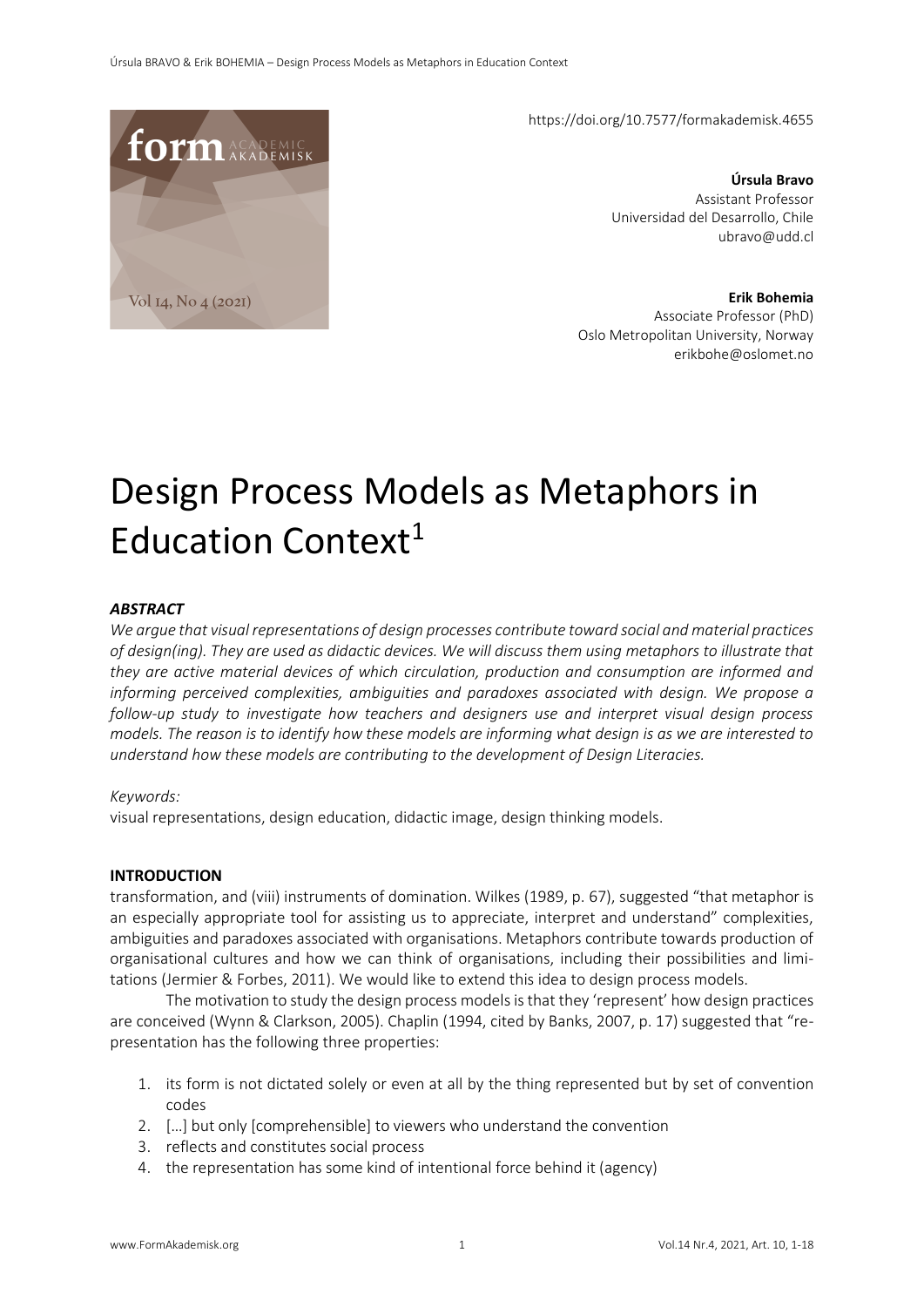Representations, including representations of design process models, embody sets of shared values, cultural codes, concepts and "emotions we associate with them" (Hall, 1997, p. xix). According to Hall (1997, p. xvii) "representation is one of the central practices that produces culture", including professsional cultures such as that of design. Holliday (1999) refers to these professional cultures as 'small cultures'.

Hall (1997) suggests that "in part, we give things meaning by how we represent them  $-$  the words we use about them, the stories we tell about them, the images of them we produce, the emotions we associate with them, the way we classify and conceptualize them, the values we place on them" (p. xix, our emphases). In this sense the designing is the 'thing' to which a meaning is given by representation through the design process models.

The representations do not have any meaning in themselves, "it is we who fix meaning" (Hall, 1997, p. 7). Therefore, in order to 'translate' and to "read visual images", such as the design process models, the members of the cultural group (e.g. designers) "must share, broadly speaking, the same cultural codes" (p. x), as it is "only viewers who understand the conventions can read these" visual representations (Banks, 2007, p. 1). For example, the visualisation of a time has developed its conventions. The past time might be related to what was 'left behind' and the future time to what 'comes forward'. One can visualise this as if a person is standing with their back turned on the past and facing the future (Meirelles, 2013). In graphic terms, this translates into horizontal lines that can be 'read' from left to right, where the left end represents the 'beginning' and the right represents the 'end'. Thus, in this way of representing a time direction, a situation that happened in the past must be placed to the left of another element that occurred afterwards. However, Kress and van Leeuwen (2006) suggested that direction of reading, including a time, cannot be assumed. For example, Tversky (2001) suggested that those writing/reading right to left also tended to map temporal concepts from right to left. Mijksenaar (1974, p. 19) illustrated how African miners read instructions of a cartoon, which was designed to be read from left to right, from right to left and thus reversing the proposed set of actions. The outcome was that rather than loading stones the miners were off loading them.

The design process models stand for or represent concepts and ideas about design. The representations are constructed by those producing (inscribing) as well by those using (consuming) and interpreting these models (Bowker & Star, 2000)<sup>2</sup>.1 The circulation, production and consumption of these visual design process models are constituting and sustaining the 'cultures of designing'. They act as a focal point to initiate the 'uninitiated', the novices, such as students (Bobbe, Krzywinski, & Woelfel, 2016; Howard, Culley, & Dekoninck, 2008), about what design and designing is (the act of designers). According to Dubberly (2005) "models of design process were developed to help […] students to learn to design" (p. 29).

Thus, the design process models act as didactic materials, whether it be in classrooms or in offices. According to Díaz Barriga Arceo and Rojas (2002) the use of images, such as the illustrations, concept maps and diagrams, facilitate the processing of information by improving the codification and organisation of information. Therefore, if we understand the design process models as didactic materials then we can reason that they contribute to the development of 'Design Literacies' (e.g. Kolko, 2018; Pacione, 2010).

The Design Literacies can be understood as a set of craft skills such as ability to draw or making a mock-up or producing a prototype (Heller, 2004). However, as design has been increasingly promoted as a creative problem thinking / working / solving activity, we would like to adopt a broader perspective of Design Literacies which can be associated with, for example, creative problem-solving process (Cross, 1982) which in turn has been promoted under the banner of 'Design Thinking' (e.g. Brown, 2009; Buchanan, 1992; Norman & Verganti, 2013; Pacione, 2017). This way of understanding design(ing) enables it to be increasingly promoted and appropriated well beyond the design disciplines (Glen, Suciu, Baughn, & Anson, 2015; Razzouk & Shute, 2012; Riverdale Country School & IDEO, 2012; Stigliani, 2017) as a method of creative problem solving for professionals of other disciplines under the term of 'Design Thinking' (Liedtka & Ogilvie, 2011; Martin, 2009). Dorst (2011) identified 'Design Thinking' as a new paradigm for dealing with problems in many professions such as Information Technology and Business. It has been suggested that the 'Design Thinking' encourages creative thinking through supporting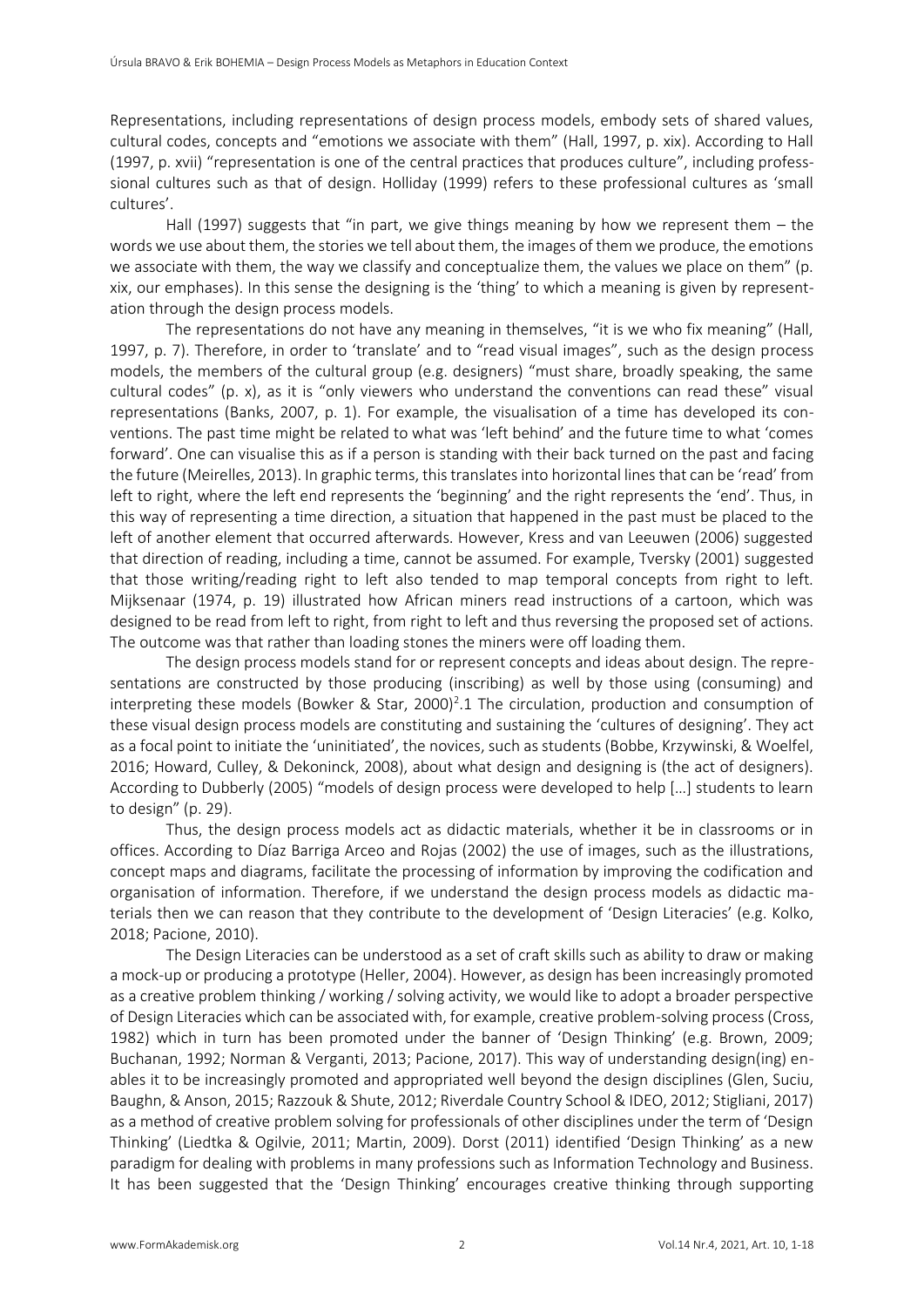identification of problems and development of more diverse and user centred solutions (Dorst, 2011; Hassi & Laakso, 2011; Johansson-Sköldberg, Woodilla, & Çetinkaya, 2013). We would like further to extend the application of Design Literacies beyond 'production' to encompass practices of consumption of goods and services (Ingram, Shove, & Watson, 2007) and development of citizenship (Nielsen, 2013).

## **VISUAL REPRESENTATIONS OF DESIGN PROCESSES**

Many authors have tried to visually represent the design process<sup>3</sup>. The visual design processes models arerecurrent representation of proposed 'fundamental' elements such as steps and types of thinking and feedback loops that take place during the design process (see Table 1). However, each emphasises different aspect and incorporates elements of their own professional or academic context. Given the diversity of authors, their careers and disciplinary linkages, the representations of design process models are diverse, both in their structures such as number of different activities, steps and phases as well as the naming of these. For example, Wölfel , Debitz, Krzywinski, and Stelzer (2012) interviewed 50 designers (15 Industrial and 35 Engineering Designers) who together provided 701 named methods! (p. 1400) The large number which was collected represents 14 different named methods per each of the interviewed person.

These visual representations can range from very precise tasks, starting and ending with defined tasks, with phases which bring together various activities which may overlap with each other. The type of activities involved, also vary including practical procedures (e.g. prototype and test), cognitive skills (e.g. analyse, synthesize) and attitudes required (e.g. empathy). The elements involved, are so many and so varied, that it is impossible to reunite them all in a single diagram. For example, the consider complexity associated with transition between the 'problem' and the 'solution': the process moves from a 'current' to a 'future' situation, from 'analytical thinking' to 'creative synthesis', from 'divergence' to 'convergence', from 'knowing' to 'making', from a 'concrete situation' to the 'abstraction of the ideas and concepts', to finally return to the 'concrete' through the implementation of a proposal. The overwhelming diversity has been noted by scholars trying to examine design process models (Bobbe et al., 2016; Gericke & Blessing, 2012; Wynn & Clarkson, 2005).

Dubberly (2005), who collected over 100 design process models, suggests that just recording a design process does not necessarily represent what took place and why. He provides an analogy of recoding the design process to that of recording a photograph. It is "the author [who] chooses where to point the camera—where to begin mapping the process, where to end, and what to put in, what to leave out, how much detail to include" (p. 13). He argues, that "one risk in using this framework is that it neatens a messy world. It may promote an illusion of linearity and mechanism of case and effect" (p. 12). Howard et al. (2008, p. 168) research suggests that the design processes are more erratic than most design process model representations suggest.

Similarly, in the field of school education, there are also many variations of the design processes, such as: the diagrams by the Design Thinking for Educators (Riverdale Country School & IDEO, 2012), Design for Change (Allende, 2016; DFC Global Inc., 2019), and Index (INDEX: Design to Improve Life, 2019; Stenlev & Boegeskov, 2016). Specific questions we might ask are: What are the characteristics of these visual representations? What elements of the design process are maintained across the models and which are different? What elements inherent to the field of education are incorporated into these design models?

Díaz Barriga Arceo and Rojas (2002) identified five types of illustrations, according to their main function in the teaching-learning process: descriptive, expressive, constructional, functional and algorithmic. These categories are not exclusive of each other rather they are part of a continuum:

- 1. The *descriptive* images show what an object is like and what are its most relevant physical characteristics, for example atlases of the human body or the double helix of DNA.
- 2. The *expressive* images seek to generate an emotional impact that mobilizes an attitude toward some phenomenon. For example, a photograph of sea turtles trapped by plastic bags, to promote the non-use of plastic.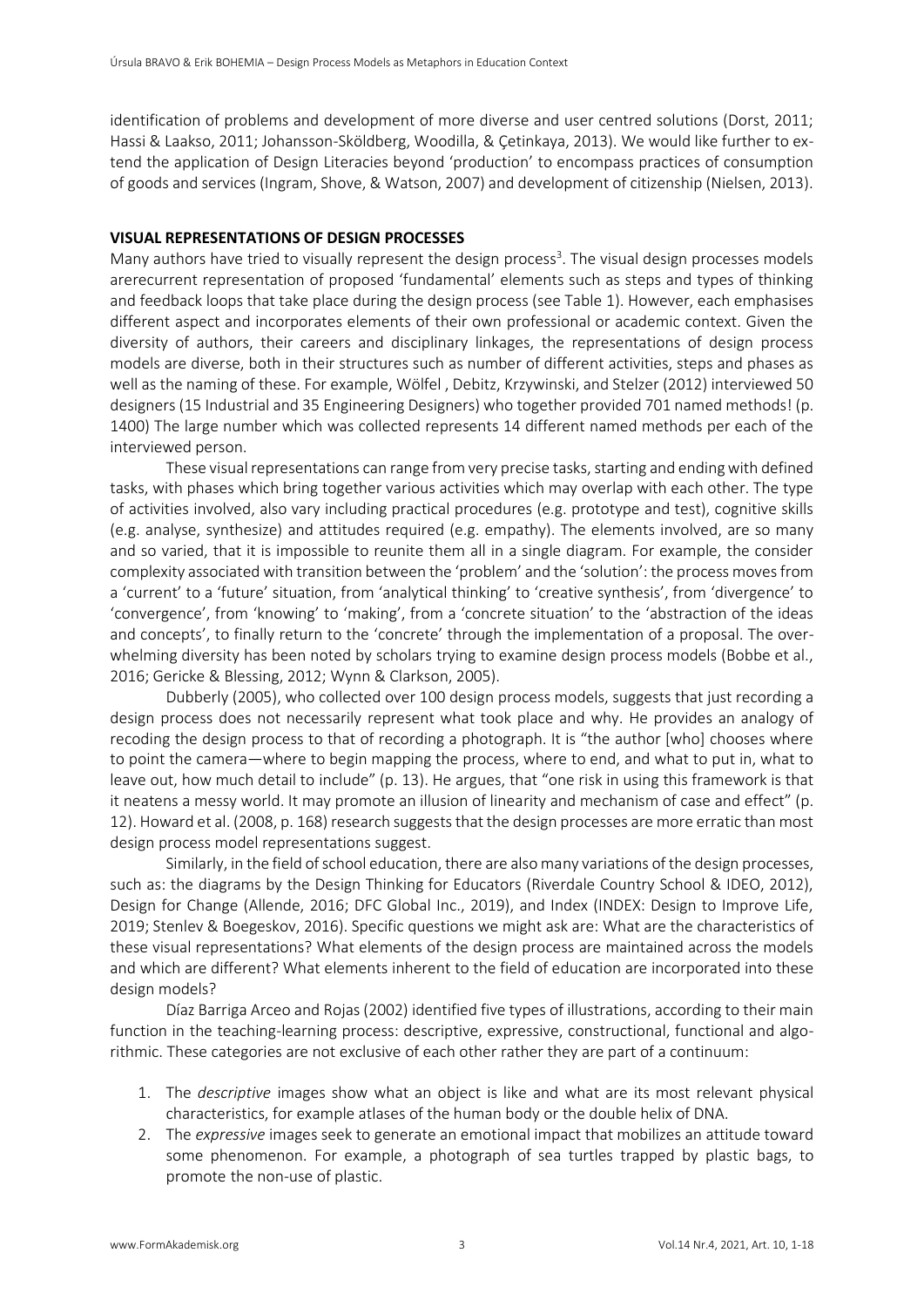- 3. The *constructional* images are used to explain the components or elements of an object or system, emphasizing the structural aspects.
- 4. Functional images show processes and interrelationships that occur between the elements that make up a system, for example the illustration of the water cycle, the food chain or the communication scheme
- 5. Algorithmic images allow to describe procedures, visualizing possible actions, routes or steps of an activity. They are used to teach procedures to solve problems, for example flow charts.

Most of the design process representations would fall into the algorithmic category, as generally they define steps to solve problems. Some however include functional elements, which try to characterize thought forms (divergent thinking/convergent thinking), axes or dimensions involved in the process design (understanding – doing, concrete, abstract).

Cross (1999/2005), Lawson (2004), Wynn and Clarkson (2005), Dubberly (2005) and others have made a useful contribution in keeping record and analysing different models. For example, Dubberly (2005) classified over 100 models according to their formal characteristics — linear (Figure 1) or cyclical (Figure 2) — or by the context from which they are elaborated: academia, professional consulting, software development.



FIGURE 1. A linear Design Process with Specific Steps



FIGURE 2. A Cyclical Design Process with Specific Steps.

Our interest is to view these design process models using metaphors. During our research we have identifiedthe following metaphors which might be useful for exploring design process models:

- Design Process as Problem Eradication
- Design Process as a Rational Order (e.g. Simon, 1988)
- Design Process as a 'Thinking Journey' (e.g. Alexander, 1964/1973)
- Design Process as a Co-Evolution (Maher, Poon, & Boulanger, 1996)
- Design Process as an 'Mental State'
- Design processes as a Learning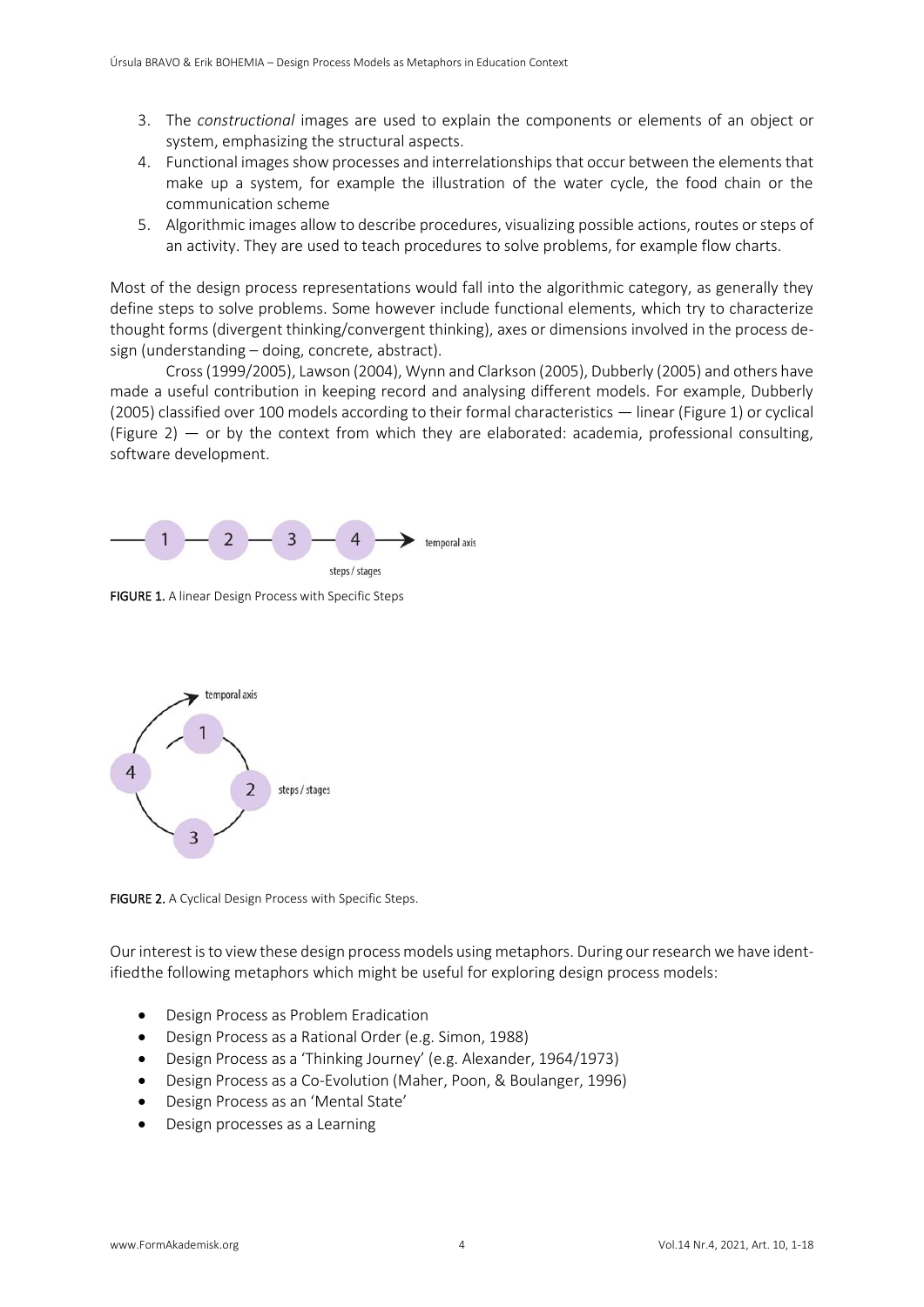#### **DESIGN PROCESS AS A PROBLEM ERADICATION**

Generally, a design process starts with a problem and ends in a solution (see Figure 3). But this is a fairly schematic way to define it because a design process can also be activated with the detection of a need or anopportunity (Ulrich & Eppinger, 2000). If the design process starts with a 'problem' then it is referring to a 'problematization' of an aspect of reality, and the interpretation of the reality is that there is a 'fault' or a deficiency.



FIGURE 3. A Design Process Models with a 'well-defined' (a) and 'ill-defined' problem (b). Source: Maher et al. (1996, p. 4).

However, Dorst and Cross (2001) suggested that designers do not consider the problem as an objective element—on the contrary—they interpret and construct it from their own contexts, experiences, capabilities and resources, manipulating it during almost the whole process. Implication is, that in this context the problemis never fixed but rather it is continuously 're-moulded' throughout the whole design process. Prior to Dorst's and Cross' article, Rittel and Webber (1973) outlined that "every textbook of systems engineering starts with an enumeration of these phases: 'understand the problems or the mission,' 'gather information,' 'analyse information,' 'synthesize information and wait for the creative leap,' 'work out solution,' or the like. For wicked problems, however, this type of scheme does not work. One cannot understand the problem withoutknowing about its context; one cannot meaningfully search for information without the orientation of a solution concept; one cannot first understand, then solve" (p. 162). However, we would like to consider that this issue is not much related the wicked problems, but rather to a desire to develop a demand. Mol (2008, p. 27) suggested that "advertising agencies are not at all inclined to 'treat demand' as something that is given. For them 'what people want' is not rational phenomenon, they try to create demand. Not with arguments, butthrough seduction" (p. 27). We can extend these very qualities onto designers who with professionals such as advertisers, reporters and journalists, are part of the cultural mediators (du Gay, Hall, Janes, Mackay, & Negus,1997). It is these professions who are in the business of producing seductive 'meanings' for the consumers to consume (Berger, 2010; Fry, 2011).

## **DESIGN PROCESS AS A RATIONAL ORDER**

The design process models developed under the influence of engineering, focus on identifying the main stagesof the process. They tend to be linear representations, which are organized in a temporal axis (representing a transition of time, from left to right and from top to bottom) — vertical or horizontal on which activities or stages are deployed. Some include tasks, objectives, results and feedback loops. 'Synthesised' models identify only the main phases. The green rice by Munari (1981/1989) also reflects a linear logic, although clearly the invitation to cook is friendlier and in general well received by design students.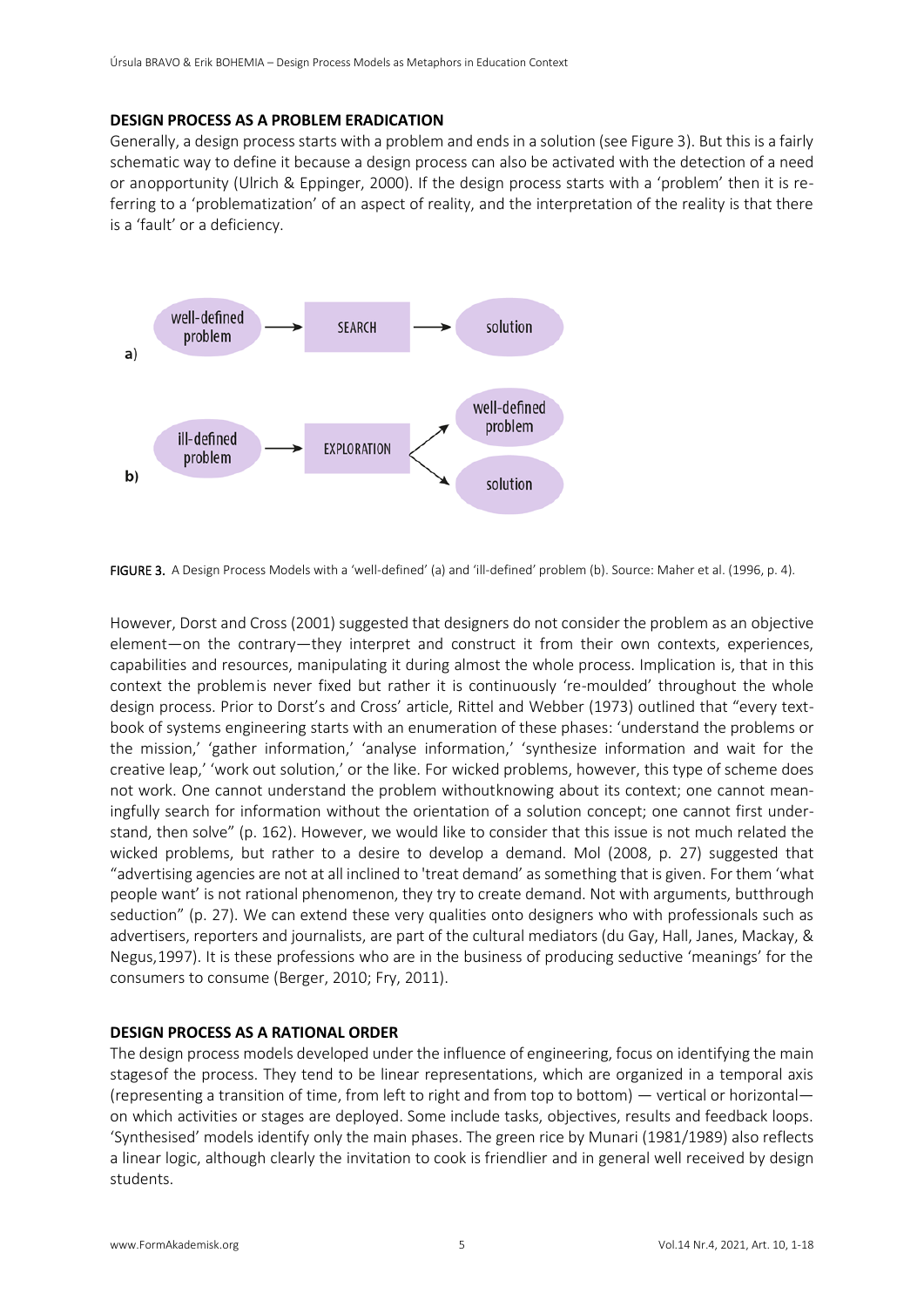Lawson (2005) stated that these sorts of design process models suggest that transitions will take place during the design process. He used RIBA's sequential design process (see Figure 4) to examine how it might be interpreted by a designer. On a practical level, he observed that it might be difficult for a designer to completephase 1 before the problem is investigated in phase 2. However, more importantly, relying on his teaching experience, he suggested that students might step over the transition process between phase 1 and phase 2. Implication of this design process representation is that it might "encourage unproductive procrastination!" (p.34). Further on, in his analyses he outlined that the model does not indicate how the transition (a jump from one of the phases to the next) will take place or how a designer should gather the "information about problem, study it, devise a solution and draw it" (p. 35). In addition, it is not clear how often and what will trigger these jumps.



FIGURE 4. A map of design process according to the RIBA plan of worksource: Lawson (2005, p. 35).

## **DESIGN PROCESS AS A CO-EVOLUTION**

Maher et al. (1996) characterised the design process as an exploratory activity, aimed at defining a problem and searching for possible solutions. They suggest that the design process represents into discreet phases "is not good (or correct) description of design" (Maher et al., 1996, p. 3). Unlike the search process, which starts with a well-defined problem (see Figure 3a), exploration begins with an open and poorly defined problem. So, that in addition to generating a solution, a designer must shape and define the problem itself (see Figure 3b). They suggest that problem and solution are interrelated rather than separate entities. For example, producinga prototype (solution space) might redefine a problem space (Dubberly, 2005), "which in turn will generate a new design space" (solution space) (Maher et al., 1996, p. 4). Thus, the problem space and solution space co- evolve (p. 7), see Figure 5 and Figure 6. To advance their thinking they used analogy of gene mutation.



FIGURE 5. Co-evolution of a problem and a solution (based on the genetic mutation metaphor). Source: Maher et al. (1996, p. 7).

The understanding of the problem and the solution affect each other (Rittel & Webber, 1973). The informationneeded to understand the problem, depends on the idea that a person has to resolve it and the characteristicsand constraints of a possible solution affect and contribute to redefine the problem.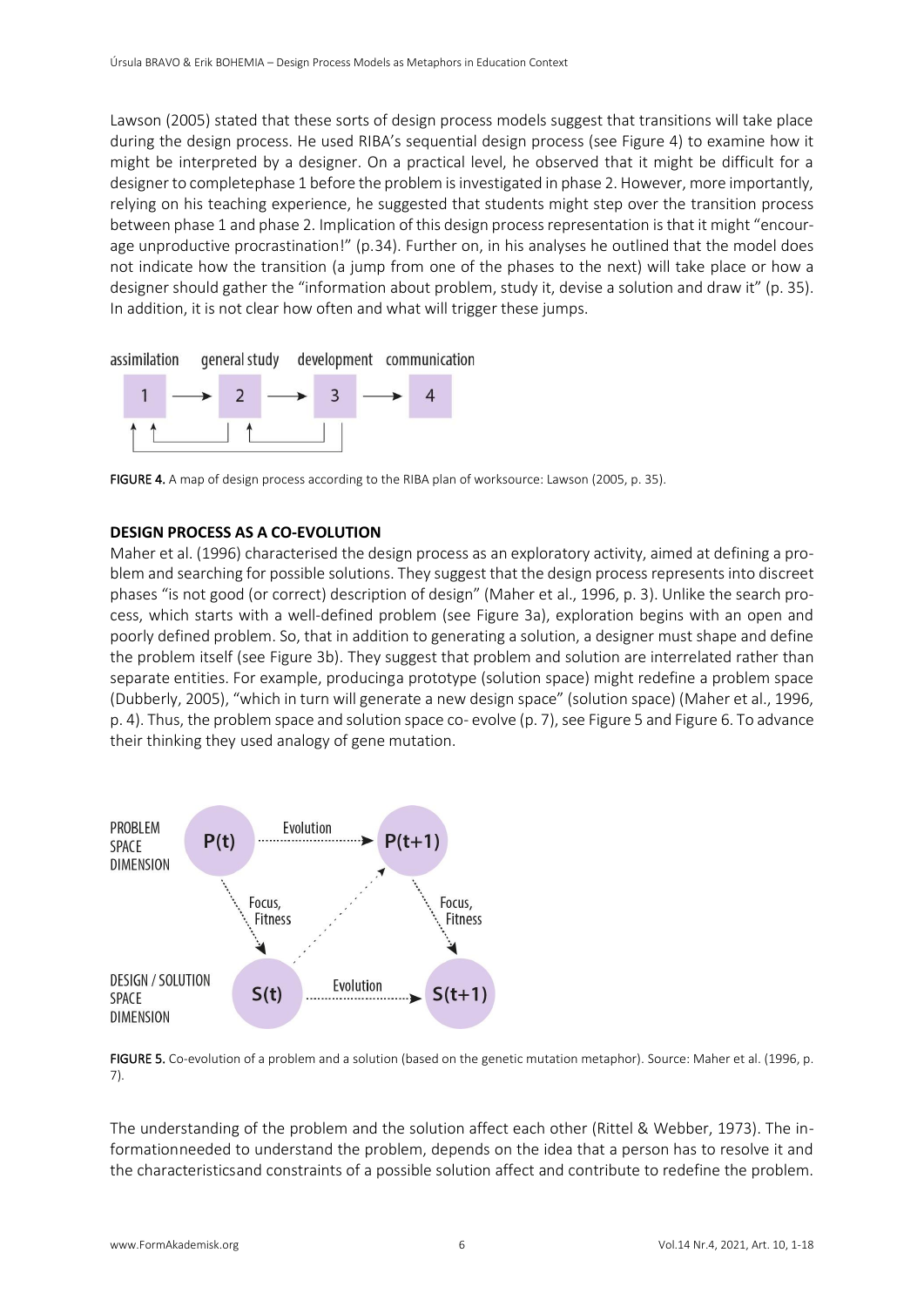The issue is even more complicated, as according to Cross (2011) designers do not interpret the design brief as a specification for a solution, but as a starting point to explore and to define the problem. Thus, the problem definition is one of the results of the design process.



FIGURE 6. From linear positivism (a), to constructivism (b), to phenomenological (c) design process conception.

#### **DESIGN PROCESS AS A 'THINKING JOURNEY'**

The diagrams of Alexander (1964/1973), Dubberly, Evenson, and Robinson (2008) and Kumar (2012), emphasize ways of thinking. Alexander (1964/1973) distinguishes the context of the form and explains that the complexity of the process is due to the successive mental and formal interpretations that the designer makes of the context and the form, see Figure 7. Kumar (2012) establishes two axis that intersect forming fourquadrants. The vertical axis goes from the 'real' to the 'abstract' and the horizontal, from 'knowing' to 'doing'.Each quadrant is associated with a type of thinking (analysis and synthesis) or procedure (research and realization), see Figure 8.



FIGURE 7. Mediated Design Process model source: Alexander (1964/1973, p. 76).

FIGURE 8. A Model of the Design Innovation Process source: Kumar (2012, p. 8),

The Double Diamond Model (see Figure 9) proposed by the Design Council (Design Council et al., 2015); which resembles Banathy (1996) 'Dynamics of Divergence and Convergence' model, see Figure 10 (Dubberly,2005, p. 24); combines a temporal linear structure, with the representation of two main cycles of divergent and convergent thinking, culminating respectively with the definition of the problem and the solution. This model is based on the mnemonic<sup>4</sup> resource of the 4D: Discover, Define, Develop, Deliver (Figure 9) (Dubberly, 2005, p. 6). Both models incorporate two key phases which are made of two steps. The diagrams suggest that as the design progresses during the first step problem finding grows exponentially (discovery/divergence). Then, during the subsequent step (define/convergence)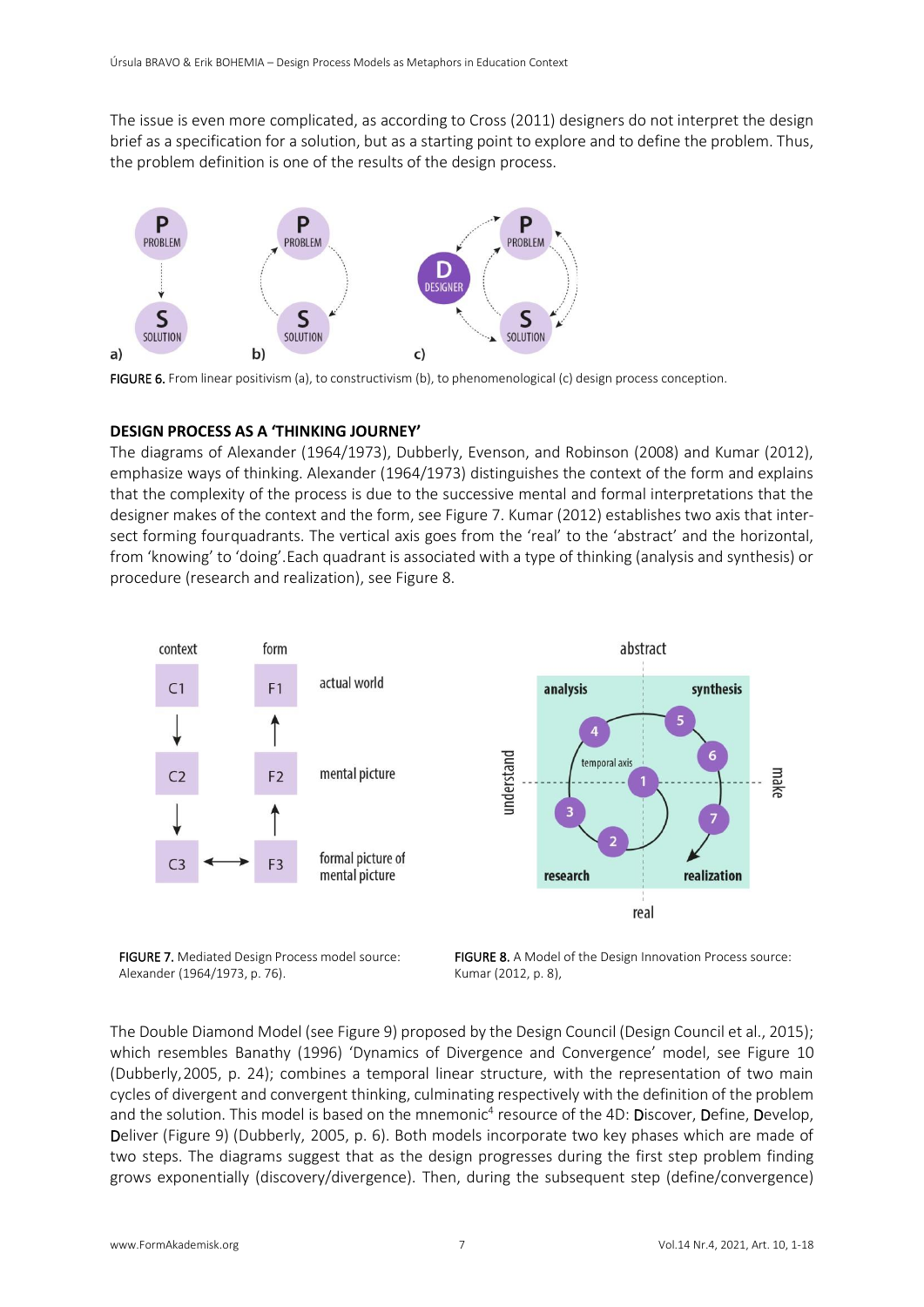the designs are reduced into a 'single problem'. This is then followed with developing many divergent solutions to address the identified problem in the previous step. Once again, the next step (delivery/ convergence) is to reduce these divergent solutions into a 'single solution'.



FIGURE 9. Double Diamond model source: Design Council et al. (2015).

The key difference between the Design Council's and Banathy (1996) 'Dynamics of Divergence and Convergence' models is that Banathy (1996) attributes the divergent to involvement of members from different disciplinary backgrounds and it is these disciplinary differences which enable to generate the divergence in thinking. What is not clear, is how the use of same elements which facilitate generating thedivergence in the prior step will also achieve the convergence.

McComb, Cagan, and Kotovsky (2014, 2015) suggested that as expert designers select a 'good' direction forsolution quickly they will generate low levels of divergence, which means that they will consider fewer solutions in comparison to novice designers. The implication is that convergence takes place much earlier inthe process then the model might indicate.



FIGURE 10. Dynamics of Divergence and Convergencesource: Banathy (1996).

The separation of analysis and synthesis can be observed in many design process models (e.g. Double Diamond, see Figure 9). The influence comes from understanding cognitive thinking skills having analysis (divergence) and synthesis (convergence) as separate thinking activities, see Figure 11, even though research suggests otherwise. For example, Koberg and Bagnall (1972/1981) suggested that both analysis and synthesiscontinue through a project. This is supported by Eastman (1970, cited by Lawson, 2004) and Akin (1986) that analysis (understanding the problem) is much more integrated with synthesis (generating a solution). For example, Akin (1986) concluded that designers were constantly generating new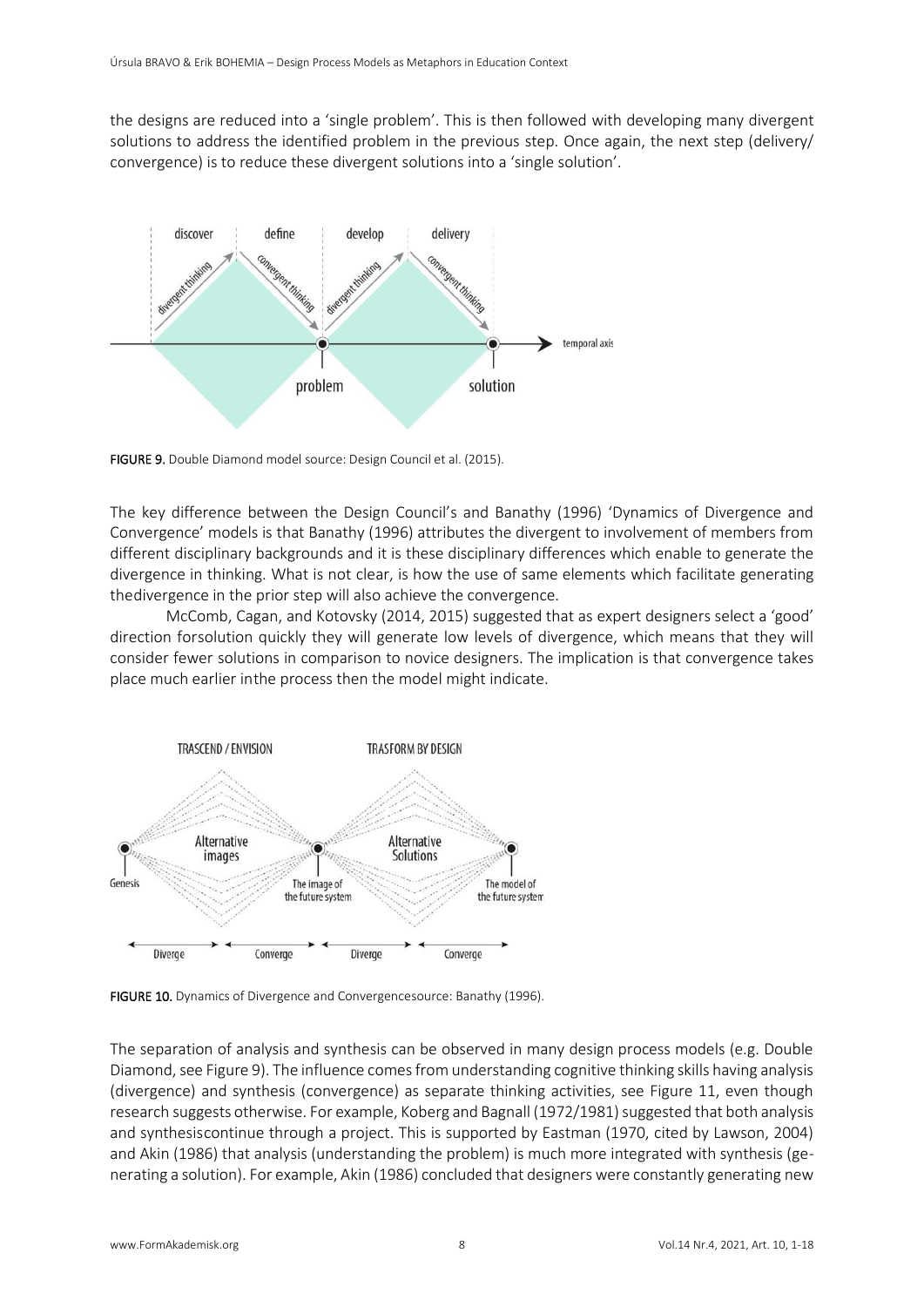goals and redefining constraints. Thus, Akin (1986) suggested that analysis is part of all phases of design and synthesis is found veryearly in the process.

The implication of understanding these as separate activities results in, for example, forcing design team members delaying making solution for as long as possible (Bason & Austin, 2019).



FIGURE 11. Separation of Analysis and Syntheticbased on: Dubberly (2005, p. 22).

## **DESIGN PROCESS AS A CONTINUOUS IMPROVEMENT**

Popularised within the Total Quality Metagaming (TQM) movement the Continuous Improvement cycle also known as the Shewhart-Deming Plan-Do-Study-Act<sup>5</sup> Cycle (see Figure 12) was developed for problem solving and it was used in manufacturing to eliminate a waste (1997):

- PLAN (Approach) means to avoid MURI, or [waste caused by] unreasonableness
- DO (Deployment) means to avoid MURA, or to control [waste caused by] inconsistencies
- CHECK (Study/Results) means to avoid MUDA, or to find waste in outcomes<sup>6</sup>
- ACTION (Act/Improvement) indicates the will, motivation, and determination of the Management



FIGURE 12. The Shewhart-Deming Plan-Do-Study-Act Cycle for problem solving adapted from: G. H. Watson (1993, p. 4), Ishikawa (1985, p. 85), Dubberly (2008, p. 31), (Hamson, 2003, p. 239) and Chestnut (1997, p. 52).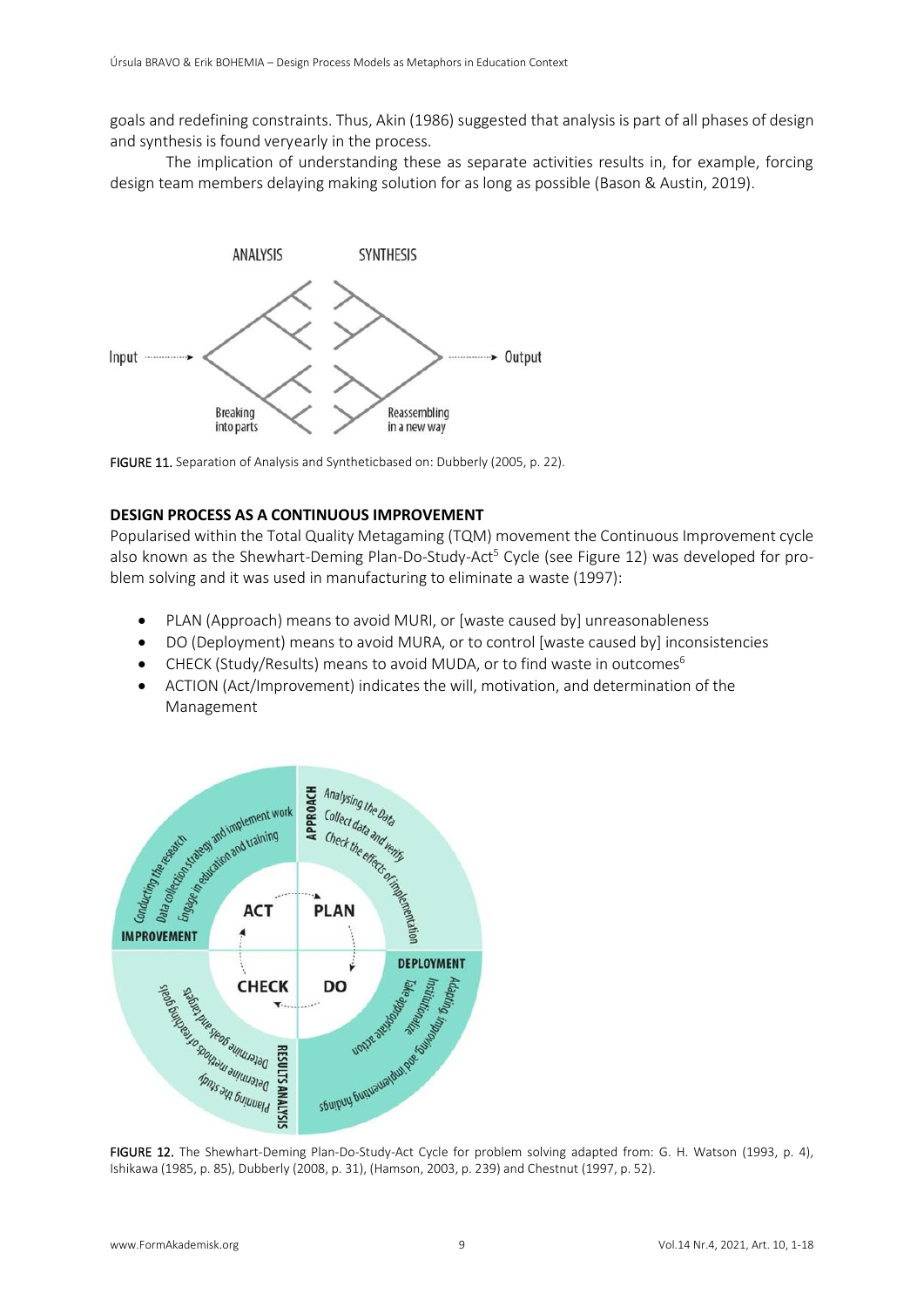The cycle was adopted as a cyclical design process model to illustrate the 'never ending' cycle of the design improvement. One of the implications of this model is that any development is done in relation to the existingsolution which most likely might prohibit a radical innovation and most likely entrench exiting practices.

## **DESIGN PROCESS AS A 'MENTAL STATE'**

Some of the most popular models are those of the Institute of Design at Stanford University (d.school). They have been developed to teach design thinking to students from various academic undergraduate and graduateprograms in Stanford, as well as executives and young professionals who take their courses and workshops.

There are many d.school design process models in circulation (see Table 1 and Table 2). However, perhaps the most widespread is the (i) model composed of six stages – understanding, observing, point of view, ideate, prototype and test – represented by coloured circles, from which curved lines display alluding to the iterations.In addition, (ii) the model consisting of five hexagons where empathizing and defining stand out. (iii) A third model includes the same hexagons arranged in a circular shape and adds a final stage of storytelling.

Design Thinking refers to the process that designers 'follow' to address problems and develop proposals with apurpose of solving those problems. As the process includes both cognitive processes and concrete actions, we will refer to those as processes. The differentiators of the d.school models are empathy and prototyping.

These are not only considered as stages, but as a 'mental state' or disposition towards innovation. Empathy seeks to identify motivations, needs and wishes of the people, with the purpose of anticipating behaviours that allow the introduction of innovations that are highly significant and relevant to the users. Prototyping isnot a stage at the end of the creative process, which enables to make adjustments before starting the production, as was conceived in the traditional models (see for example Ulrich & Eppinger, 2004); on the contrary, it is a way of materialising ideas from a very early stage, with the purpose of communicating and validating them with various stakeholders, as the team members or the users themselves.

Storytelling is another of the additional elements included in one of the d.school's models. It is different fromthe stages of communication of the traditional models, because it is not geared to describe the proposal for subsequent production, but to build a persuasive story to support the launch of a product or service.

The leaders of IDEO, Kelley and Kelley (2013) and Brown (2009) do not adhere to rigid models, but identify fundamental phases. They proclaim that the processes are not linear and that several iterations are necessarybefore completing the process. Using the acronym HCD (Human-Centred Design), the manual for social innovation developed by IDEO proposes three phases: Hear, Create and Deliver. In synthesis, it is possible to identify the following stages with their characteristics listed in the Table 1.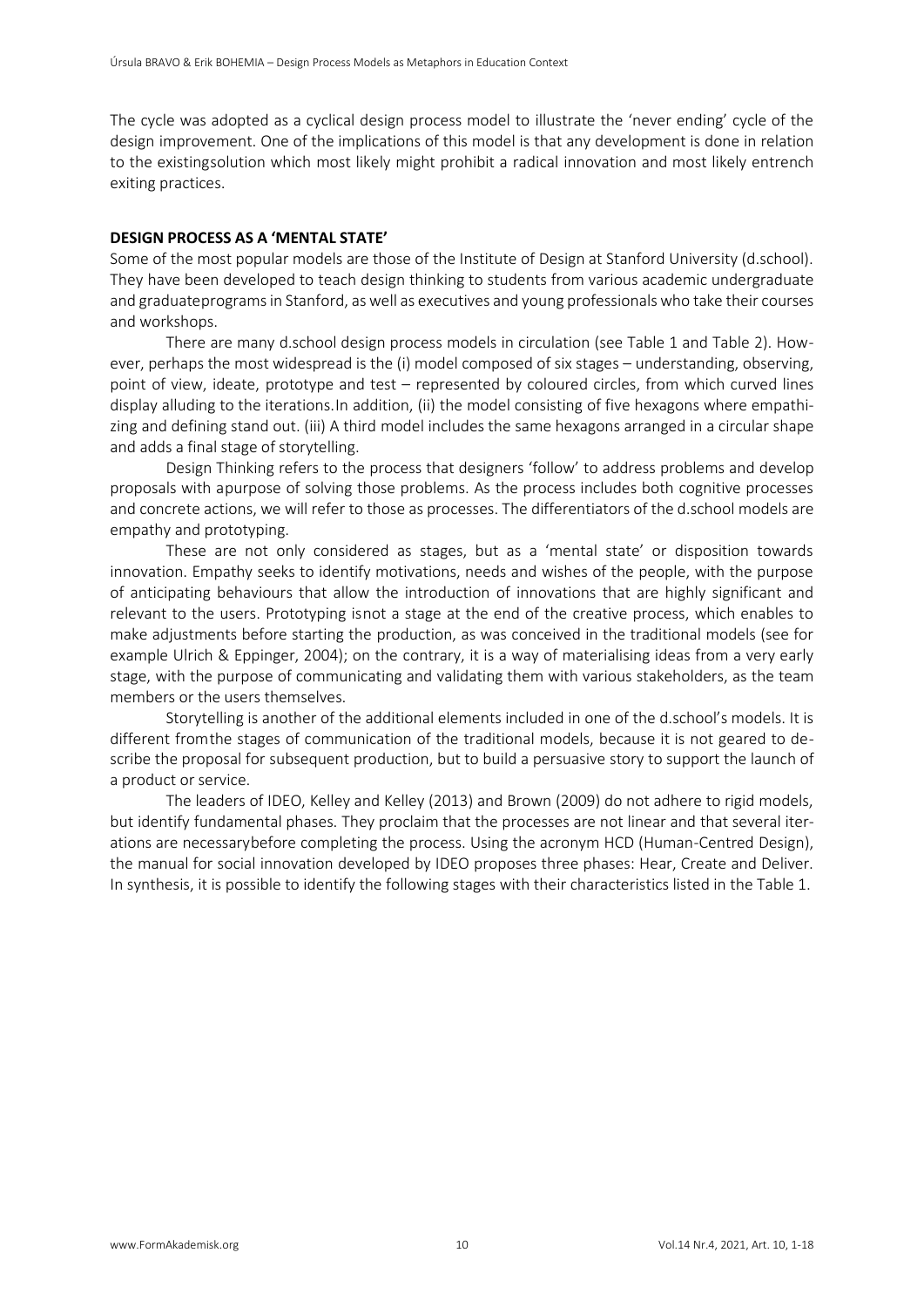TABLE 1. A List of Design Process models adoped from the following sources: Brown (2009), Design Council et al. (2015), d.school, Both, and Baggereor (2013), Kelley and Kelley (2013), IDEO (2009) and Kumar (2012).



DESIGN PROCESS ADAPTED TO SCHOOL EDUCATION CONTEXT

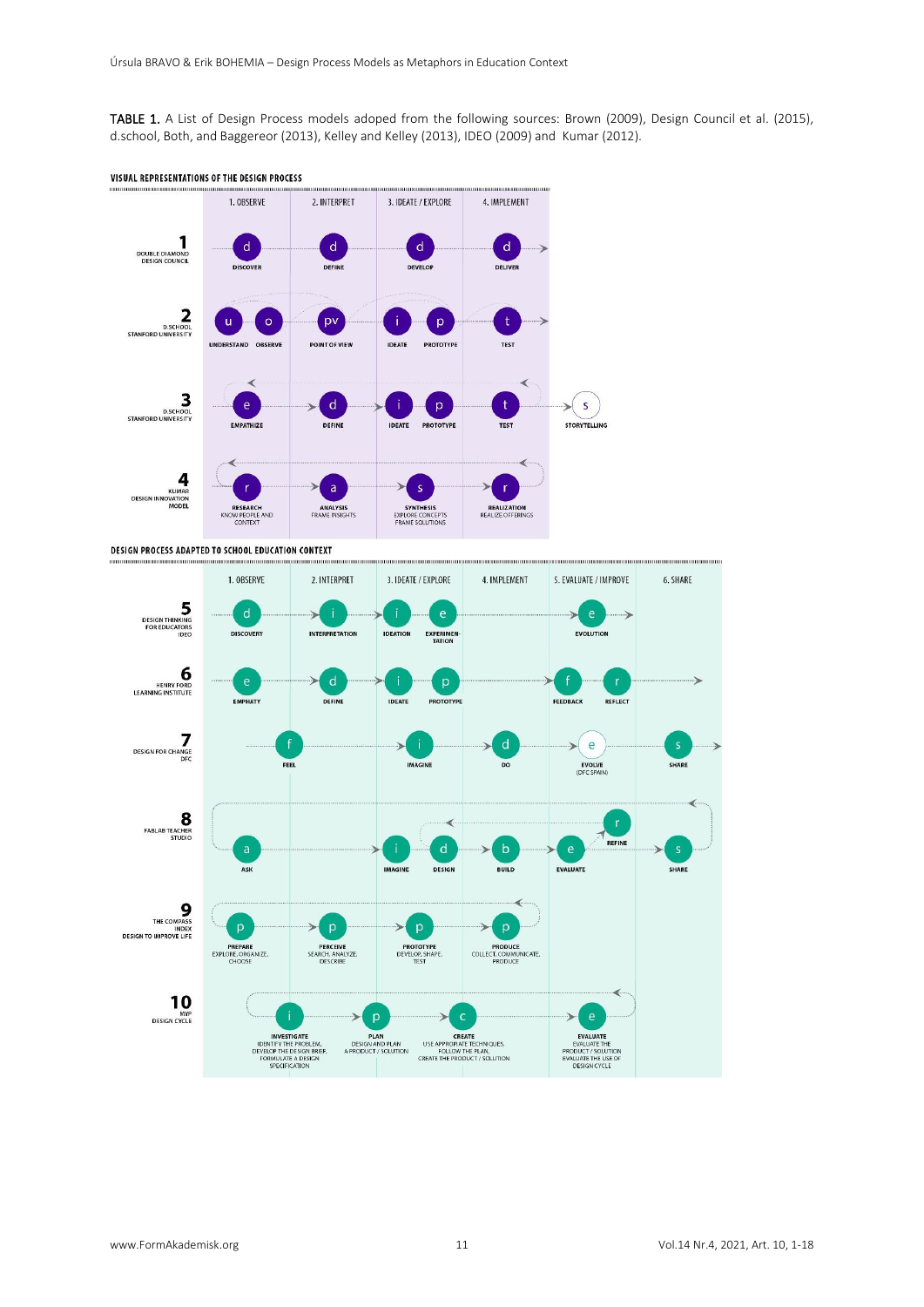#### **DESIGN PROCESSES AS A LEARNING**

The adaptations of the design process to the educational context also vary in structure, naming and number of stages. In general, the first phases aim is to observe contexts and people, identify and define a problem to develop and explore solutions. However, the testing and implementation stages—that respond to the logic of the productive processes where professional designers operates—are replaced by stages of *reflection* and *evaluation*, seeking to promote meta-cognition processes. In some cases, *improve* and *share,* are added, enriching the proposals and facilitating their application in other contexts to promote collaborative work between the students. Some models use pictograms that facilitate the identification of each stage. As in the representations of the design process, it is possible to identify linear and cyclical models.

*Henry Ford Learning Institute (HFLI*) (https://hfli.org/) and *Design Thinking for Educators* (https://designthinkingforeducators.com) adjusted the models developed by the d.school. HFLI seeks to develop creative thinking and collaborative work, promote empathy, critical thinking and the resolution of problems through learning by doing. The model was developed in conjunction with d.school with the purpose of transferring design thinking to their students. It maintains the stages of *empathy, definition, ideation* and *prototyping*, and incorporates *feedback* and *reflection*. Each phase is represented using abstract arrows as symbology.

The *Design Thinking for Educators* manual for teachers—undertaken by IDEO and Riverdale Country School— describes design thinking as a mental ability and is characterized by being collaborative, optimistic, human- centred and oriented towards experimentation. It includes a description of the process, working guides, testimonies and cases in which it has been applied to problems of diverse scale and level of complexity.

Testing is replaced by a stage of *evolution*, oriented to develop the proposal in time; either looking for the necessary support to carry it out, documenting the process, defining criteria for success, sharing the experience or planning future stages (Riverdale Country School & IDEO, 2012).

The international *Design for Change* (DFC) movement (https://www.dfcworld.org/SITE) proposes a methodology of four steps, for children and young people to develop creative proposals to solve problems of their communities. It seeks to develop leadership, empathy, collaboration, and promote analytical thinking and creativity. The stages have pictograms and motivating names as *feel, imagine, do*  and *share*. DFC Spain (https:[//www.dfcspain.org/\)](http://www.dfcspain.org/) adds "*evolúa*" (a term that mixes the words evaluate and evolve). The organization has developed an illustrated manual that invites the children to be superheroes: explains the activities of each stage, proposes questions, promotes reflection and makes suggestions.

*FabLab Teacher Studio* (DiGiorgio, 2013) proposes a spiral structure of seven steps: *question, imagine, design, build, evaluate, refine* and *share*. They have developed a canvas named *Project Planning Doc* that includes the visual representation of the process, questions that guide the conduction of the different stages, a definition of criteria for assessing results, a list of challenges to improve the proposal and a stage to share results, conclusions and suggestions. It does not include explicitly the observation of users in the initial stage and focuses on manufacture and promotion of collaboration and the transfer of learning. Developed under the influence of the MIT, the model has been used to strengthen critical and creative thinking and the resolution of problems and the integration of content (A. D. Watson, 2015).

The design cycle of the MYP<sup>7</sup> has a circular structure composed of different stages that are grouped into four main phases: *investigate, ideate or plan, create and evaluate*. There are numerous versions of this model published online. The shape and structure are maintained, but the names and the number of stages vary. This mode is based on the 'Continuous Improvement' model: Plan, Do, Check and Act (see Figure 13).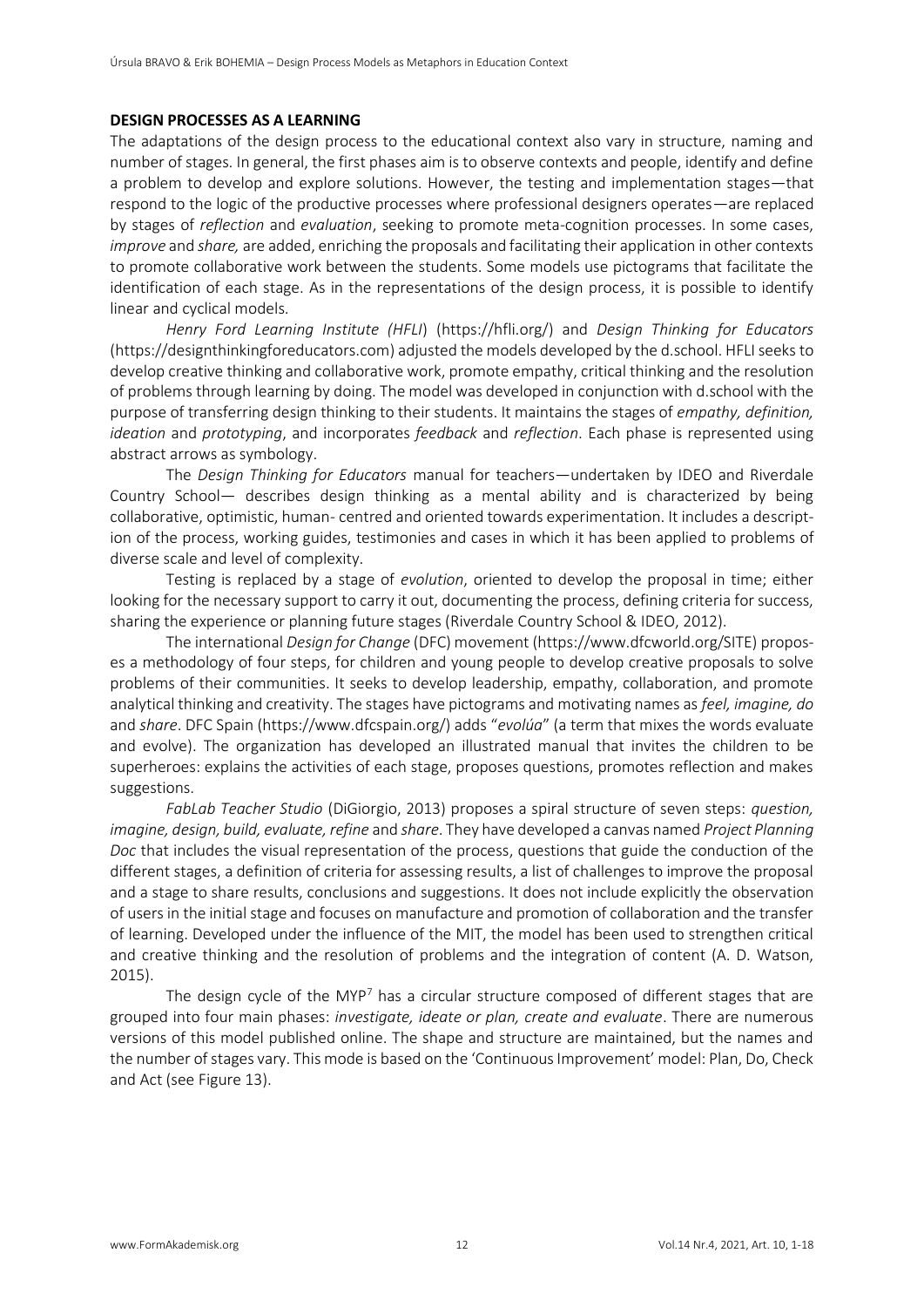| <b>Reference / Main stages</b> | <b>Observe</b>                                                                                                                                                                                                                                                                                                                                                                                                                                                                                                                             |         | <b>Interpret</b>                                                                                                                                                                                                                                                                                                                                  | <b>Ideate / Explore</b>                                                                                                                                                                                                                                                                                                                                           |           | <b>Implement</b>                                                                                                                                                                                                                                                                |
|--------------------------------|--------------------------------------------------------------------------------------------------------------------------------------------------------------------------------------------------------------------------------------------------------------------------------------------------------------------------------------------------------------------------------------------------------------------------------------------------------------------------------------------------------------------------------------------|---------|---------------------------------------------------------------------------------------------------------------------------------------------------------------------------------------------------------------------------------------------------------------------------------------------------------------------------------------------------|-------------------------------------------------------------------------------------------------------------------------------------------------------------------------------------------------------------------------------------------------------------------------------------------------------------------------------------------------------------------|-----------|---------------------------------------------------------------------------------------------------------------------------------------------------------------------------------------------------------------------------------------------------------------------------------|
| <b>Brown (2009)</b>            | Inspiration                                                                                                                                                                                                                                                                                                                                                                                                                                                                                                                                |         | Ideation                                                                                                                                                                                                                                                                                                                                          |                                                                                                                                                                                                                                                                                                                                                                   |           | Implementation                                                                                                                                                                                                                                                                  |
| Design Council et al. (2005)   | <b>Discover</b>                                                                                                                                                                                                                                                                                                                                                                                                                                                                                                                            |         | Define                                                                                                                                                                                                                                                                                                                                            | Develop                                                                                                                                                                                                                                                                                                                                                           |           | <b>Deliver</b>                                                                                                                                                                                                                                                                  |
| d.school et al. (2013)         | Empathize                                                                                                                                                                                                                                                                                                                                                                                                                                                                                                                                  |         | Define                                                                                                                                                                                                                                                                                                                                            | Ideate                                                                                                                                                                                                                                                                                                                                                            | Prototype | <b>Test</b>                                                                                                                                                                                                                                                                     |
| d.school by Carroll (2010)     | Understand                                                                                                                                                                                                                                                                                                                                                                                                                                                                                                                                 | Observe | Point of view                                                                                                                                                                                                                                                                                                                                     | Ideate                                                                                                                                                                                                                                                                                                                                                            | Prototype | <b>Test</b>                                                                                                                                                                                                                                                                     |
| Kelly and Kelly (2013)         | Inspiration                                                                                                                                                                                                                                                                                                                                                                                                                                                                                                                                |         | <b>Synthesis</b>                                                                                                                                                                                                                                                                                                                                  | Ideation                                                                                                                                                                                                                                                                                                                                                          |           | Implementation                                                                                                                                                                                                                                                                  |
| <b>IDEO, 2009</b>              | Hear                                                                                                                                                                                                                                                                                                                                                                                                                                                                                                                                       |         | Create                                                                                                                                                                                                                                                                                                                                            |                                                                                                                                                                                                                                                                                                                                                                   |           | <b>Deliver</b>                                                                                                                                                                                                                                                                  |
| <b>Kumar (2012)</b>            | Research                                                                                                                                                                                                                                                                                                                                                                                                                                                                                                                                   |         | <b>Analysis</b>                                                                                                                                                                                                                                                                                                                                   | Synthesis                                                                                                                                                                                                                                                                                                                                                         |           | Realization                                                                                                                                                                                                                                                                     |
| Synthesis of the<br>authors    | Know and understand<br>the context that is going<br>to be intervened.<br>It is necessary to<br>collect data related<br>to persons (customs,<br>beliefs, motivations,<br>etc.) and the context<br>(economic, productive,<br>technological, political,<br>commercial, institutional<br>aspects, etc.).<br>The product of this stage<br>is a set of quantitative<br>and qualitative data,<br>images, recordings,<br>testimonies, etc.<br>It is a divergent process,<br>because collected data.<br>generates the need to<br>collect more data. |         | Analyze, relate and<br>interpret data.<br>Categorize, classify, and<br>possibly collect new<br>information.<br>The product is a<br>vision or particular<br>problematization of the<br>context and translates<br>into a hypothesis<br>or definition of the<br>problem.<br>It is an analytical,<br>abstract and progressive<br>convergence process. | Generation and<br>exploration of ideas.<br>Includes drawings,<br>diagrams, fast<br>prototyping, exploration<br>with materials, mental<br>maps, etc.<br>Initially is a divergent and<br>abstract process.<br><b>Prototyping facilitates</b><br>communicating ideas<br>and validating them with<br>users. Make decisions.<br>and move towards a<br>concrete result. |           | Final testing,<br>specifications<br>for production,<br>implementation and<br>subsequent evaluation.<br>It can include the<br>communication strategy,<br>to support launching or<br>deployment.<br>Can include the final<br>evaluation and feedback<br>for the complete process. |

The Compass model by Index, also with a circular structure, proposes four main phases – *prepare, perceive, prototype and produce –*, each one composed by actions or activities. The system incorporates the three dimensions of sustainability – social, environmental and economic – and sets parameters of evaluation – form, impact and context –. In addition, it defines learning objectives of each phase, describes the activities and proposes techniques to facilitate its implementation. It is a very interesting proposal, which manages to articulate elements from design, education and sustainability.

The enthusiasm generated by Design Thinking in the field of education can be perhaps attributed to their common need to understand people, fundamental for both disciplines: their particularities and motivations; making diagnoses and proposing strategies of intervention and applying creativity, in both diagnosis and troubleshooting. Understanding how designers address these issues are seemed to be valuable for educators,in the light of current methodological requirements and curricula.

#### **CONCLUSION**

Becoming professional entails developing and refining embodied understanding of professional practice that integrates knowing, acting and being in the world (Dall'Alba, 2009). We argue that design process models act as didactic tools by mediating between the aims of instruction (the models) and the outcomes (how to do) (Gellert, 2004). The representations of design process models contribute towards production of the design professional culture. It is through the production, circulations and consumptions of these design process models which contribute to 'shared values' amongst the designers and others who are wishing to adopt this way of working. Images of the design process models, in part, give a meaning to what it means to design (act) and to be a designer (identity).

The representations of the design process vary according to the economic and productive context in which they were developed and the disciplinary and professional influences that generate them. The representationsoriginated in the context of the industrial boom, differ from those developed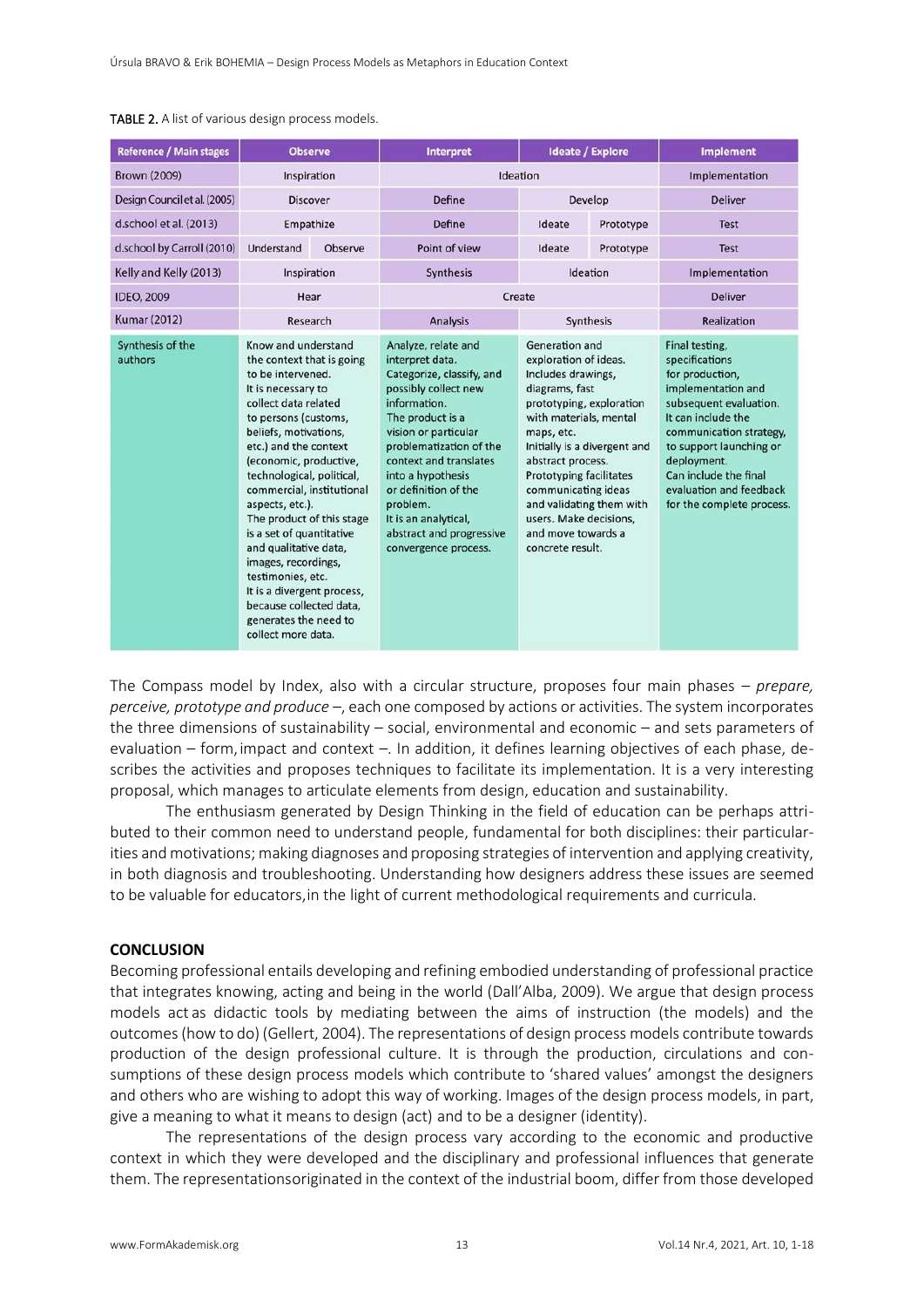under the influence of emerging technologies and digital economy. The difficulty of graphically representing the design process lies in its problems that 'shift' throughout the process. Feedback processes defy assumed certainties, which require high levels of flexibility. There are cognitive skills, practical procedures, attitudes and productive variables involved, and can be applied to different contexts and address problems of varying complexity.

The design process models do not have any meanings themselves, they signify, it is us who 'read' the meaning. The meaning is constructed by system of representation, which is fixed by the code (Bowker & Star, 2000). It is the code which makes it possible to establish the 'translation' between those producing representation and those consuming (reading) them. This means that the readers need to have access to both the code and mental maps in order to read the design process models. The design process models are not passive objects. Thus, as with maps representing geographies, the design process models do not fully capture all of the design process 'terrain', they are nevertheless "powerful technologies" (Becker, 1986 cited by Bowker & Star, 2000, p. 54). The importance of the design process model representations is their 'doing' (agency).

Even though the representations of the process are not formulas or recipes as they are visual analogies that indicate certain milestones that occur during the process and not a path to follow in a strictly linear way, they privilege certain ways of understanding design practices such a separation of doing and thinking.

As design process models are increasingly taken up within the field of education, the understating of their 'doing' as significant didactic resource is becoming imperative. Therefore, we propose a follow-up study to investigate how design process models are used by teachers and by designers, and their interpretation of these in the used context. The reason is to identify how these models are informing what design is as these design process models are one of the vital components which are contributing to the development of Design Literacies.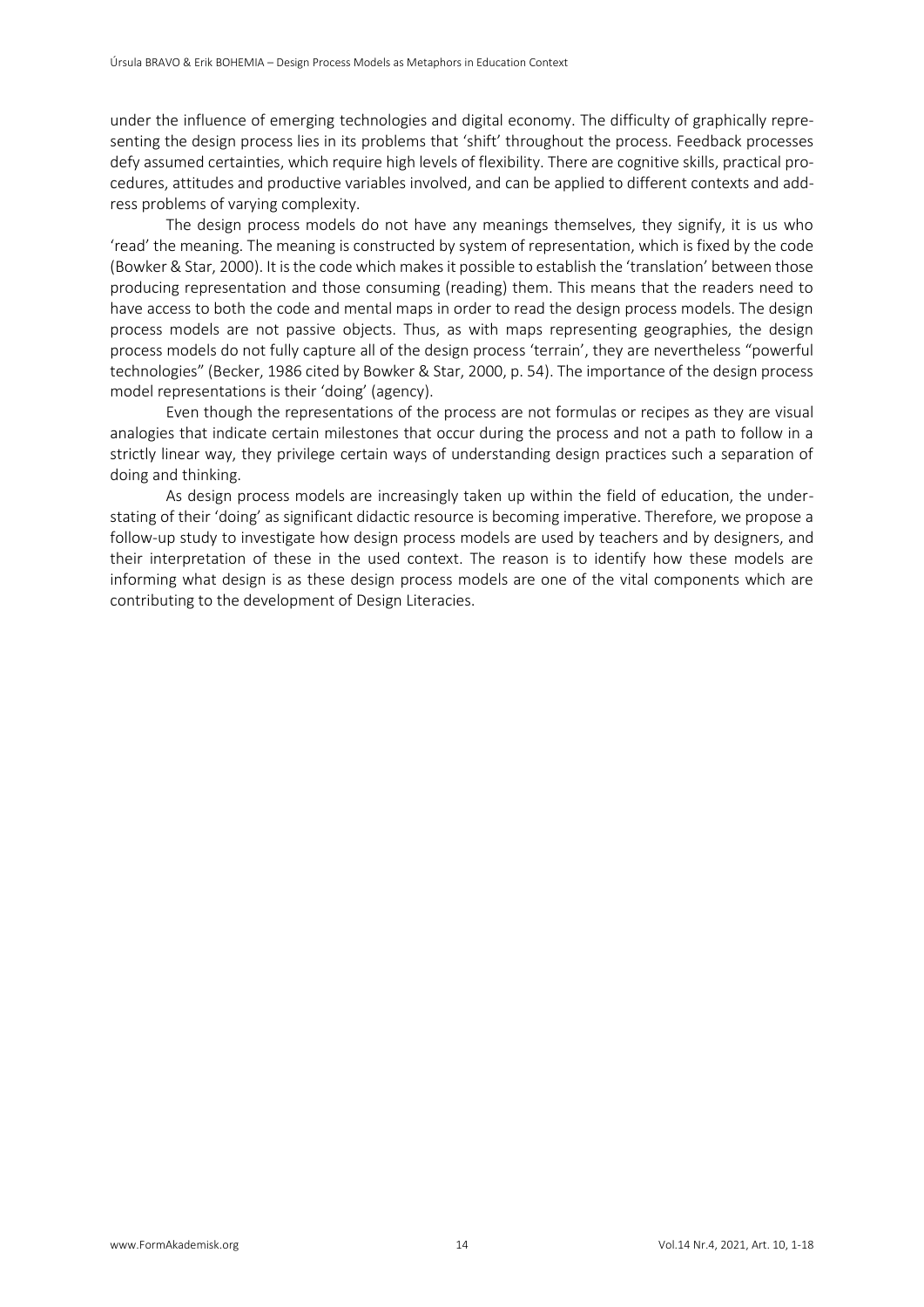## **REFERENCES**

- Akin, Ö. (1986). A Formalism for Problem Restructuring and Resolution in Design. *Environment and Planning B: Planning and Design, 13*(2), 223–232. https://doi.org/10.1068/b130223
- Alexander, C. (1973). *Notes on the Synthesis of Form*. Harvard University Press. (Original work published 1964)
- Allende, N. (2016). Design thinking en las salas de clases [Design thinking trickling into classrooms]. *Base Diseño e Innovación, 2*, 150–157. https://revistas.udd.cl/index.php/BDI/article/view/229
- Banathy, B. H. (1996). *Designing Social Systems in a Changing World*. Plenum Press. https://doi.org/10.1007/978- 1-4757-9981-1
- Banks, M. (2007). *Using visual data in qualitative research*. SAGE Publications. https://doi.org/10.4135/9780857020260
- Bason, C., & Austin, R. D. (2019). The Right Way to Lead Design Thinking. *Harvard Business Review,* (March-April), 82–91. https://hbr.org/2019/03/the-right-way-to-lead-design-thinking
- Berger, A. A. (2010). *The Objects of Affection: Semiotics and Consumer Culture (Semiotics and Popular Culture)*. Palgrave Macmillan. https://doi.org/10.1057/9780230109902
- Bobbe, T., Krzywinski, J., & Woelfel, C. (2016). A Comparison of Design Process Models from Academic Theory and Professional Practice. In D. Marjanovic, M. Storga, P. Neven, N. Bojcetic, & S. Stanko (Eds.), *DS 84: Proceedings of the DESIGN 2016: 14th International Design Conference* (pp. 1205–1214). Design Society.
- Bowker, G. C., & Star, S. L. (2000). *Sorting Things Out: Classification and Its Consequences*. MIT Press. https://doi.org/10.7551/mitpress/6352.001.0001
- Brown, T. (2009). *Change by Design: How Design Thinking Creates New Alternatives for Business and Society: How Design Thinking Can Transform Organizations and Inspire Innovation*. HarperCollins.
- Buchanan, R. (1992). Wicked Problems in Design Thinking. *Design Issues, 8*(2), 5–21. https://doi.org/10.2307/1511637
- Chestnut, W. R. (1997). *Quality Assurance: an Australian Guide to ISO 9000 Certification*. Addison Wesley.
- Cross, N. (1982). Designerly ways of knowing. *Design Studies, 3*(4), 221–227. https://doi.org/10.1016/0142- 694X(82)90040-0
- Cross, N. (2005 [1999]). *Engineering Design Methods Strategies for Product Design* (4th ed.). John Wiley & Sons.
- Cross, N. (2011). *Design Thinking: Understanding How Designers Think and Work*. Berg Publishers. https://doi.org/10.5040/9781474293884
- d.school, Both, T., & Baggereor, D. (2013). *Bootcamp Bootleg*. https://dschool.stanford.edu/s/METHODCARDS-v3 slim.pdf
- Dall'Alba, G. (2009). Learning Professional Ways of Being: Ambiguities of becoming. *Educational Philosophy and Theory, 41*(1), 34–45. https://doi.org/10.1111/j.1469-5812.2008.00475.x
- Design Council, Kolarz, P., Simmonds, P. O., Francis, C., Kovacs, H., Sharp, T., & Wain, M. (2015). *Innovation by Design*. Design Council. https:[//www.designcouncil.org.uk/sites/default/files/asset/document/innovation-by-design.pdf](http://www.designcouncil.org.uk/sites/default/files/asset/document/innovation-by-design.pdf)
- DFC Global Inc. (2019). *Design for Change*. https:[//www.dfcworld.com/](http://www.dfcworld.com/)
- Díaz Barriga Arceo, F., & Rojas, G. H. (2002). *Estrategias docentes para un aprendizaje significativo : una interpretación constructivista* [Teaching strategies for meaningful learning: a constructivist interpretation] (2a ed.). McGraw-Hill Interamericana.
- DiGiorgio, N. (2013). *TEM|FAB Studio: A Teachers' Lounge for Learning and Making.* FabLab Teacher Studio. https://sites.google.com/site/stemfabstudio/minicourse/1172011-11112011
- Dorst, K. (2011). The core of 'design thinking' and its application. *Design Studies, 32*(6), 521–532. https://doi.org/10.1016/j.destud.2011.07.006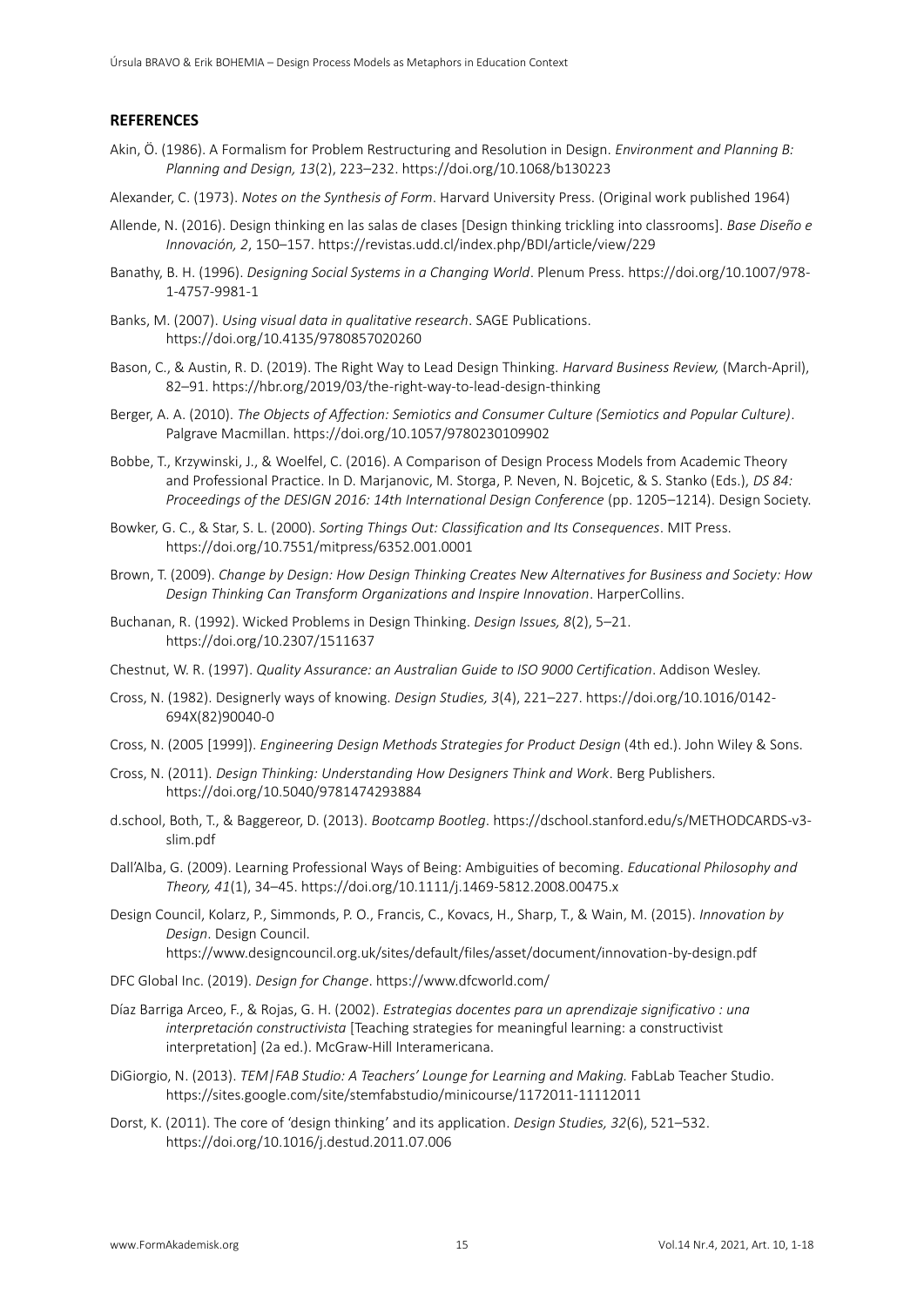- Dorst, K., & Cross, N. (2001). Creativity in the design process: co-evolution of problem-solution. *Design Studies, 22*(5), 425–437. https://doi.org/10.1016/S0142-694X(01)00009-6
- du Gay, P., Hall, S., Janes, L., Mackay, H., & Negus, K. (1997). *Doing Cultural Studies: The Story of the Sony Walkman*. SAGE Publications.
- Dubberly, H. (2005). *How do you design? A Compendium of Models*. Dubberly Design Studio <http://www.dubberly.com/articles/how-do-you-design.html>
- Dubberly, H. (2008). Toward a Model of Innovation. *Interactions, 18*(1), 28–36. https://doi.org/10.1145/1330526.1330538
- Dubberly, H., Evenson, S., & Robinson, R. (2008). On modeling: The analysis-systhesis bridge model. *Interactions, 15*(2)*,* 57–61. https://doi.org/10.1145/1340961.1340976
- Fry, T. (2011). *Design as Politics*. Berg. https://doi.org/10.5040/9781474293723
- Gellert, U. (2004). Didactic material confronted with the concept of mathematical literacy. *Educational Studies in Mathematics, 55*(1), 163–179. https://doi.org/10.1023/B:EDUC.0000017693.32454.01
- Gericke, K., & Blessing, L. (2012). An analysis of design process models across disciplines. In M. Dorian, S. Mario, P. Neven, & B. Nenad (Eds.), *DS 70: Proceedings of DESIGN 2012: 12th International Design Conference*  (Vol. Design processes, pp. 171–180). Design Society.
- Glen, R., Suciu, C., Baughn, C. C., & Anson, R. (2015). Teaching design thinking in business schools. *The International Journal of Management Education, 13*(2), 182–192. https://doi.org/10.1016/j.ijme.2015.05.001
- Hall, S. (Ed.) (1997). *Representation: Cultural Representations and Signifying Practices*. SAGE Publications.
- Hamson, N. (2003). Quality, Quality, Management, and Project Management. In E. Verzuh (Ed.), *The Portable MBA in Project Management* (pp. 207–246). John Wiley & Sons.
- Hassi, L., & Laakso, M. (2011). Conceptions of Design Thinking in the Design and Management Discourses: Open Questions and Possible Directions for Research. In N. Roozenburg, L.-L. Chen, & P. J. Stappers (Eds.), *IASDR2011, 4th World Conference on Design Research*. International Association of Societies of Design Research (IASDR).
- Heller, S. (2004). *Design literacy: Understanding Graphic Design* (2nd ed.). Allworth Press. https://doi.org/10.1093/applin/20.2.237
- Holliday, A. (1999). Small Cultures. *Applied Linguistics, 20*(20), 237–264. https://doi.org/10.1093/applin/20.2.237
- Howard, T. J., Culley, S. J., & Dekoninck, E. (2008). Describing the creative design process by the integration of engineering design and cognitive psychology literature. *Design Studies, 29*(2), 160-180. https://doi.org/10.1016/j.destud.2008.01.001
- IDEO. (2009). *Design Kit: The Human-Centered Design Toolkit.* [http://www.ideo.com/images/uploads/hcd\\_toolkit/IDEO\\_HCD\\_ToolKit.pdf](http://www.ideo.com/images/uploads/hcd_toolkit/IDEO_HCD_ToolKit.pdf)

INDEX: Design to Improve Life. (2019). Compass. https://designtoimprovelifeeducation.dk/design-to-improve-life/

Ingram, J., Shove, E., & Watson, M. (2007). Products and Practices: Selected Concepts from Science and Technology Studies and from Social Theories of Consumption and Practice. *Design Issues, 23*(2), 3–16. https://doi.org/10.1162/desi.2007.23.2.3

Ishikawa, K. (1985). *What Is Total Quality Control? - The Japanese Way* (D. J. Lu, Trans.). Prentice-Hall.

- Jermier, J. M., & Forbes, L. C. (2011). Metaphor as the Foundation of Organizational Studies: Images of Organization and Beyond. *Organization & Environment, 24*(4), 444–458. https://doi.org/10.1177/1086026611436328
- Johansson-Sköldberg, U., Woodilla, J., & Çetinkaya, M. (2013). Design Thinking: Past, Present and Possible Futures. *Creativity and Innovation Management, 22*(2), 121–146. https://doi.org/10.1111/caim.12023
- Kelley, T., & Kelley, D. (2013). *Creative confidence: unleashing the creative potential within us all*. Crown Business.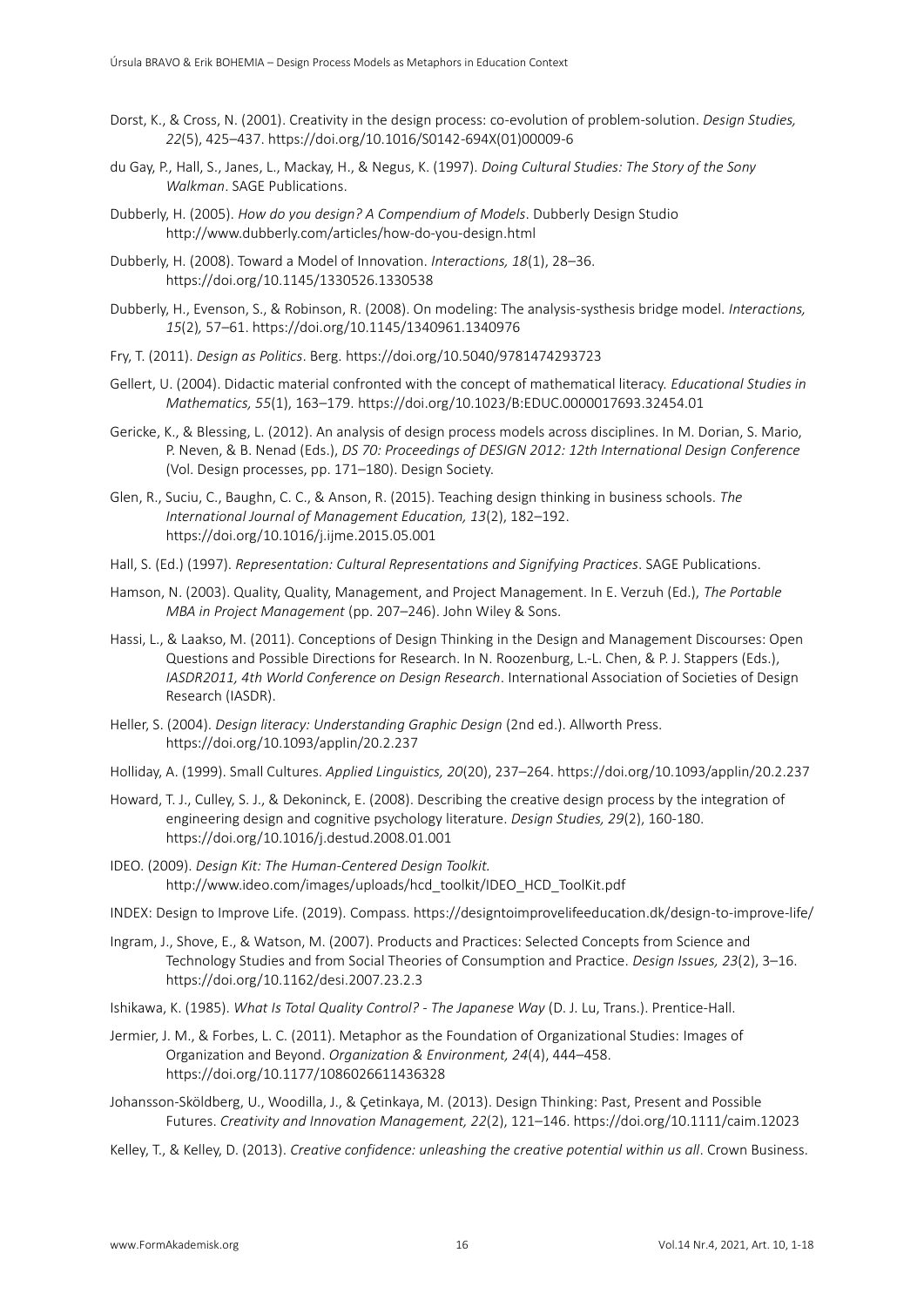- Kitano, & Toyota Motor Manufacturing. (1997, 14-16 May). *Toyota Production System: "one-by-one confirmation".* Paper presented at the Lean Manufacturing Conference, University of Kentucky.
- Koberg, D., & Bagnall, J. (1981). *The All New Universal Traveler: A Soft-Systems Guide to Creativity, Problem-Solving, and the Process of Reaching Goals*. William KaufmannLos. (Original work published 1972)
- Kolko, J. (2018). *We are illiterate: We have no design literacy.* The Modernist Studio. <http://www.themoderniststudio.com/2018/08/20/we-are-illiterate/>
- Kress, G., & van Leeuwen, T. (2006). *Reading Images* (2nd ed.). Routledge. https://doi.org/10.4324/9780203619728
- Kumar, V. (2012). *101 Design Methods: A Structured Approach for Driving Innovation in Your Organization*. John Wiley & Sons.
- Lawson, B. (2004). *What Designers Know*. Architectural Press.
- Lawson, B. (2005). *How Designers Think: The Design Process Demystified* (4th ed.). Architectural Press. https://doi.org/10.4324/9780080454979
- Liedtka, J., & Ogilvie, T. (2011). *Designing for Growth: A Design Thinking Toolkit for Managers*. Columbia Business School Publishing.
- Maher, M. L., Poon, J., & Boulanger, S. (1996). Formalising Design Exploration as Co-Evolution. In J. S. Gero & F. Sudweeks (Eds.), *Advances in Formal Design Methods for CAD: Proceedings of the IFIP WG5.2 Workshop on Formal Design Methods for Computer-Aided Design, June 1995* (pp. 3–30). Springer US. https://doi.org/10.1007/978-0-387-34925-1\_1
- Martin, R. L. (2009). *The design of business: why design thinking is the next competitive advantage*. Harvard Business Press.
- McComb, C., Cagan, J., & Kotovsky, K. (2014). Quantitative Comparison of High- and Low-Performing Teams in a Design Task Subject to Drastic Changes. In *ASME 2014 International Design Engineering Technical Conferences and Computers and Information in Engineering Conference* (Vol. 7: 2nd Biennial International Conference on Dynamics for Design; 26th International Conference on Design Theory and Methodology). https://doi.org/10.1115/detc2014-34653
- McComb, C., Cagan, J., & Kotovsky, K. (2015). Rolling with the punches: An examination of team performance in a design task subject to drastic changes. *Design Studies, 36*, 99–121. https://doi.org/10.1016/j.destud.2014.10.001
- Meirelles, I. (2013). *Design for information: an introduction to the histories, theories, and best practices behind effective information visualizations*. Rockport Publishers.
- Mijksenaar, U. (1974). Signposting and Communication Media. *Icographic 7,* 15–21.
- Mol, A. (2008). *The logic of care: Health and the Problem of Patient Choice*. Routledge.
- Morgan, G. (1997]). *Images of Organization* (2nd ed.). SAGE Publications. (Original work published 1986) https://doi.org/10.4324/9780203927076
- Munari, B. (1989). *Cómo Nacen los Objetos: Apuntes para una metodología proyectual* [How Objects Are Born: Notes for a project methodology](G. Gili, Trans. 3a ed.). Publicado por Gius. (Original work published 1981)
- Nielsen, L. M. (2013). Design Learning for Tomorrow Design Education from Kindergarten to PhD. In J. B. Reitan, P. Lloyd, E. Bohemia, L. M. Nielsen, I. Digranes, & E. Lutnæs (Eds.), *Design Education from Kindergarten to PhD – Design Learning for Tomorrow: Proceedings of the 2nd International Conference for Design Education Researchers* (pp. i-iii). ABM-media.
- Norman, D. A., & Verganti, R. (2013). Incremental and Radical Innovation: Design Research vs. Technology and Meaning Change. *Design Issues, 30*(1), 78-96. https://doi.org/10.1162/DESI\_a\_00250
- Ohno, T. (1988). *Toyota Production System: Beyond Large-Scale Production*. Routledge. (Original work published 1978)